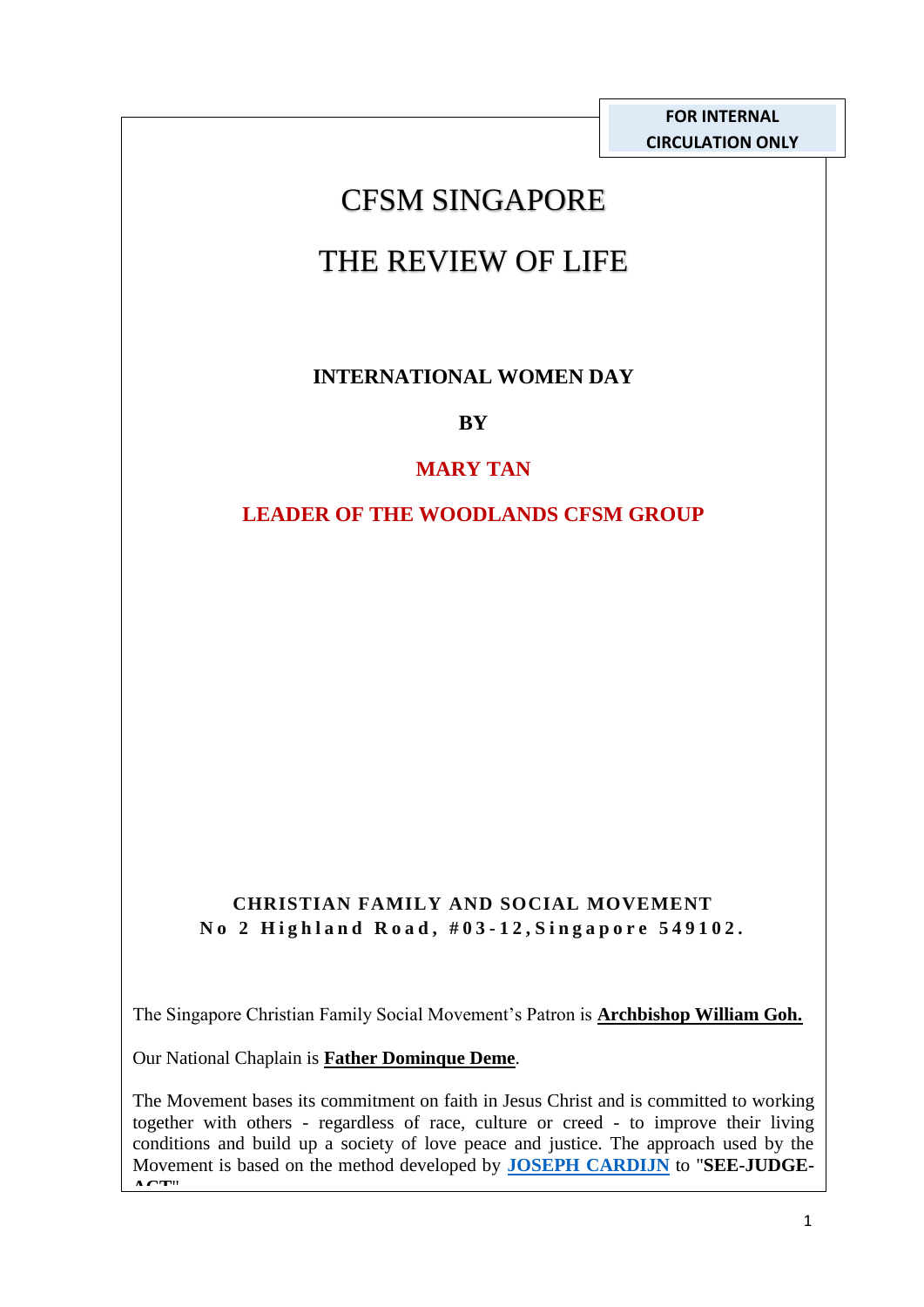#### **CFSM REVIEW OF LIFE**

#### **INTRODUCTION TO INTERNATIONAL WOMEN'S DAY** BY MARY TAN**.**

**International Women's Day** is a global day **to acknowledge and honor women around the world**  for the contributions we make each day to society. Celebrated in many countries worldwide, it recognizes [women's contributions,](https://www.csmonitor.com/World/Global-Issues/2011/1230/Seven-women-who-shaped-the-world-in-2011/Angela-Merkel-chancellor-of-Germany) inspires progress, and sensitizes the public to the difficulties still faced by many women and girls throughout the world.

Marked annually on March 8th, International Women's Day is one of the most important days of the year to:

- celebrate women's achievements
- raise awareness about women's equality
- lobby for accelerated gender parity

Women are the cornerstone of the family and, it follows, the cornerstone of their communities. To influence a woman is to influence her children, and to influence her children is to influence the next generation.

Being a daughter, wife, mother and sister is often a thankless task, one with late nights and early mornings, endless laundry, cleaning and cooking, and caring for children when they are not feeling well. She cares deeply about her parents, husband, children and siblings where always putting their needs ahead of her own.

For many moms they do all this while working a full time job, and still have to juggle with career, social and family. And it is even tougher for single parents, performing both roles as mother and father for their children and struggling to make ends meet, provide basic living standards and coach children with their homework.

Without women in our lives, the world just wouldn't be the same. Jesus was brought into the world by a strong woman and, even at the beginning of humanity God put a woman on Earth to accompany man. There are many Bible verses about women that show their strength time and time again during hardship, life's most fearful moments, and in happy times, too.

**In the controversy, in this modern era, there are more women including Christian women would pursue their dreams rather than build family, with the knowledge of all the issues performing the duty as wife and mother where many remain singles or childless.**

#### **SHORT HISTORY OF INTERNATIONAL WOMEN'S DAY** BY VINCENT WOON

In 1909 the first National Women's Day was celebrated North America and Europe at the turn of the twentieth century. Throughout the years, International Women's Day has served as a platform for women (and men) to rally together and advocate for women's rights. Whether it was protesting for the right to vote or ending discrimination in the workforce, International Women's Day has fostered unity.

In 1995 a historic roadmap for gender equality was established in Beijing and [The Beijing Declaration](http://www.un.org/womenwatch/daw/beijing/pdf/BDPfA%20E.pdf)  [and Platform for Action](http://www.un.org/womenwatch/daw/beijing/pdf/BDPfA%20E.pdf) was introduced. 189 governments from around the world came together and agreed on critical areas for empowering women. The roadmap called for *"a world where each woman and girl can exercise her choices, such as participating in politics, getting an education, having an income, and living in societies free from violence and discrimination."*

**Purple, green and white are the colours of International Women's Day. Purple signifies justice and dignity. Green symbolises hope. White represent purity.** 

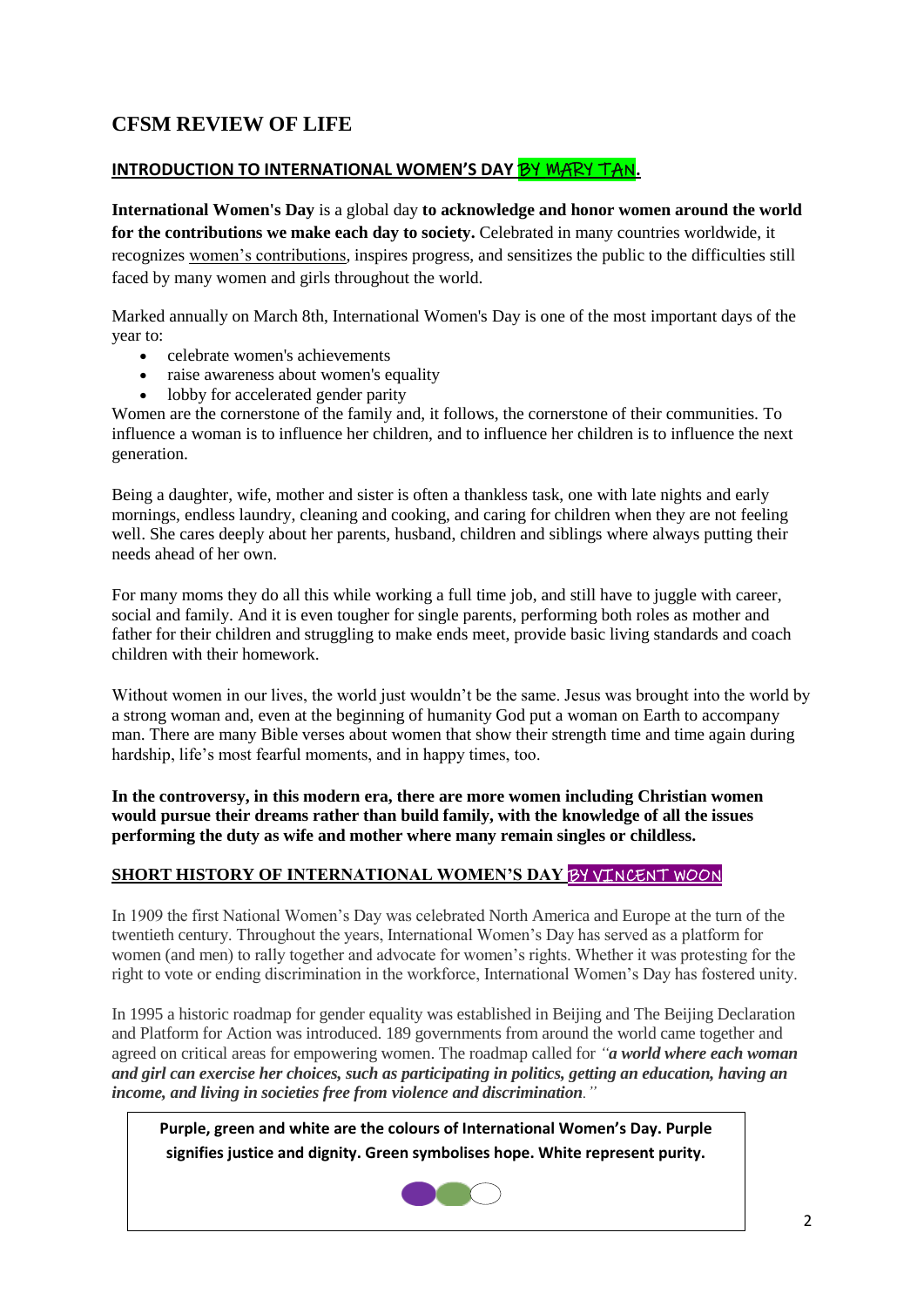#### **SEE (WITH THE EYES OF CHRIST)**

- 1- What do you see are the needs of the woman around you, your family and in society?
- 2- What are the kind of Work or CFSM duties you do daily, in which you are personally involved?
- 3- Is there any women's work or happenings close to you, in your family, workplace, CFSM or Society that raises your curiosity or made you happy, sad or angry? Or just simply do not care?
- 4- What caused these resultant impacts on you as a woman or on other women? Why? **CAUSES**
- 5- The events that made you curious, happy, sad, or angry, will you be able to say who are the most affected and why? It would be good if you can also explain the reasons? **CONSEQUENCES**
- 6- What can be the consequences of these impacts on you, the CFSM and the other sectors in Singapore? How?

SUMMARISE THE REALITIES OF YOUR BASE GROUP SHARINGS BEFORE YOU GO TO THE NEXT STAGE ON JUDGE

### **JUDGE (WITH THE HEART OF CHRIST)**

- 1. In your own heart, please share what you really think and feel of the above reality arising from SEE. Is your heart moved to make an effort to help yourself or other women, or in CFSM, or you feel that keeping yourself to yourself is a basic living condition that can last till we are at old age?
- 2. Read Gospel of Luke Chapter 18:1-6, close your eyes and meditate on God's words.
- 3. As Jesus is present in you, and when you reflect with the heart of Christ, what would Jesus say in the SEE situation of you and family, you and CFSM, you and Work, you and Society, and what would you think He will ask of you? **CONTRAST**
- 4. Contrast your Personal Reflection with the Christian Reflection on what Christ wants you to do. Is there any difference? **If yes, from the prompting of Christ, what can you change?**

**WOMEN LEADERS IN CFSM**

5. Why is being WOMEN or having WOMEN LEADERS very important in the CFSM? Please share the promptings of Christ from your heart.

# **GOSPEL OF LUKE CHAPTER 18: 1-6**

#### **The Parable of the Persistent Widow**

**18** Then Jesus told his disciples a parable to show them that they should always pray and not give up. **<sup>2</sup>**He said: "In a certain town there was a judge who neither feared God nor cared what people thought. **<sup>3</sup>** And there was a widow in that town who kept coming to him with the plea, 'Grant me justice against my adversary.'

**4** "For some time he refused. But finally he said to himself, 'Even though I don't fear God or care what people think, <sup>5</sup> yet because this widow keeps bothering me, I will see that she gets justice, so that she





**45 MINS**

#### **What you see –OUR REALITY**

**PERSONAL REFLECTION**

**CHRISTIAN REFLECTION**

**UKE CHAPTER** 

18: 1-6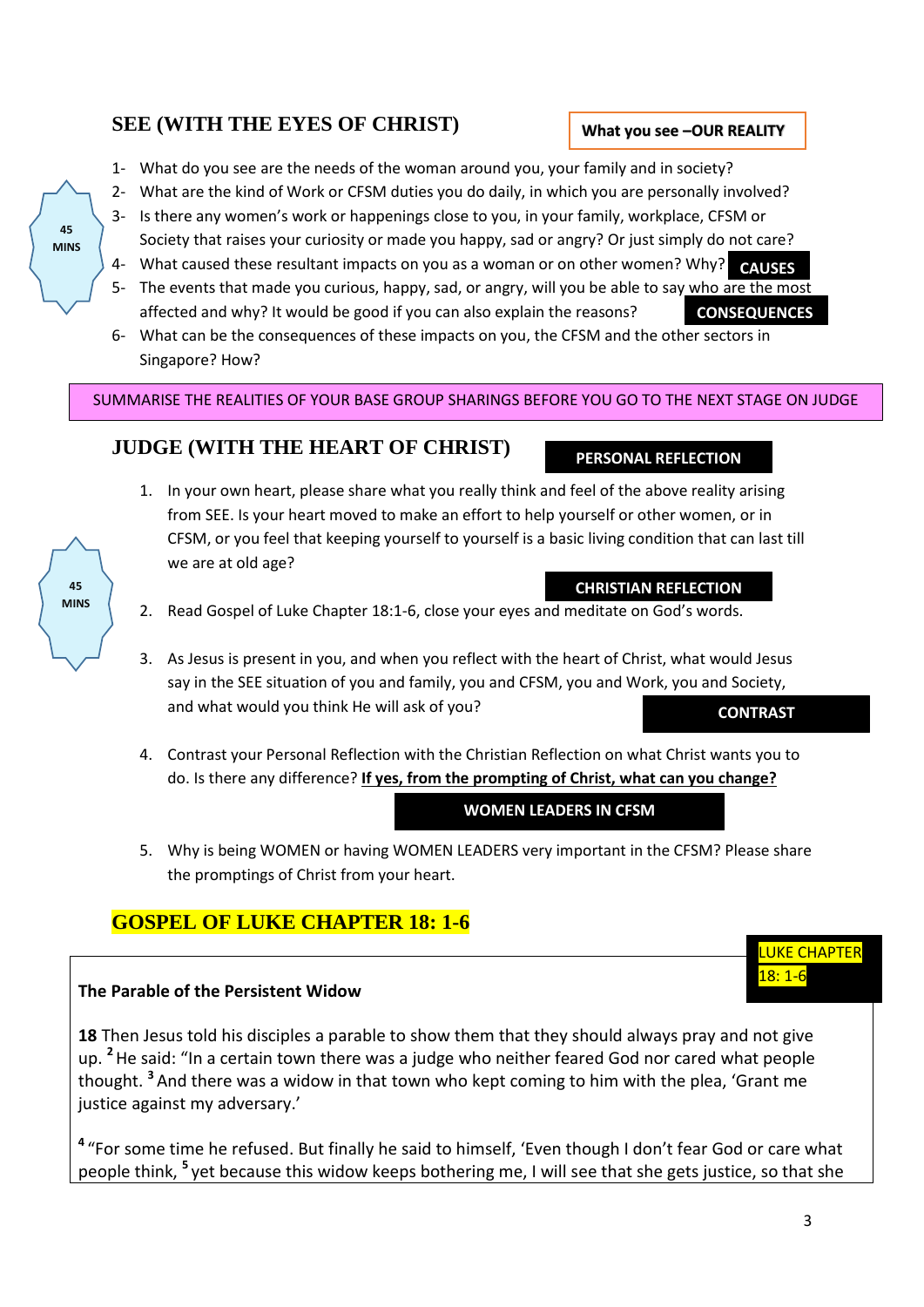won't eventually come and attack me!'"

<sup>6</sup> And the Lord said, "Listen to what the unjust judge says. <sup>7</sup> And will not God bring about justice for his chosen ones, who cry out to him day and night? Will he keep putting them off? **<sup>8</sup>** I tell you, he will see that they get justice, and quickly. However, when the Son of Man comes, will he find faith on the earth?"

# **ACT (ACT AS CHRIST WOULD ACT)**

- 1. From the above Christian reflection, what can you do as an individual to bring the WOMEN living for Christ into your life?
- 2. From the above Christian reflection, what can you do with your base group to bring IN the plight of the women to more awareness and action?
- 3. From the above Christian reflection, what can you do as an EXCOS to enable women to be an equal as the men?
- 4. From the above Christian reflection, what can WMCW do to enable women to be an equal as the men into the WMCW?

### **CFSM ROL PROCEDURES AFTER ROL MEETING**

On completion of the ROL meeting with a closing prayer, the sustaining roles of the members is vital

\_\_\_\_\_\_\_\_\_\_\_\_\_\_\_\_\_\_\_\_\_\_\_\_\_\_\_\_\_\_\_\_\_\_\_\_\_\_\_\_\_\_\_\_\_\_\_\_\_\_\_\_\_\_\_\_\_\_\_\_\_\_\_\_\_\_\_\_\_\_\_\_\_\_\_\_\_\_\_\_\_\_

for group formation. These are the minimal steps needed.

- 1- Secretary to write the minutes of the ROL sharing, and share with members on completion.
- 2- Arising from the ROL Reflection & Actions, all members go home with a firm commitment to take small actions to bring Christ to others.
- 3- The Chairperson will call each member to help and advice when members take actions to help others.
- 4- CFSM (a core group of 3) will come together to evaluate the whole process of formation and actions taken by members and themselves. Support is provided if needed.
- 5- Leader prepares another ROL meeting. The ROL must focus on the members' life. Observers' status in ROL is not encouraged. ROL is on the real life of ourselves and members and their roles in the Lay Apostolate of Christ.